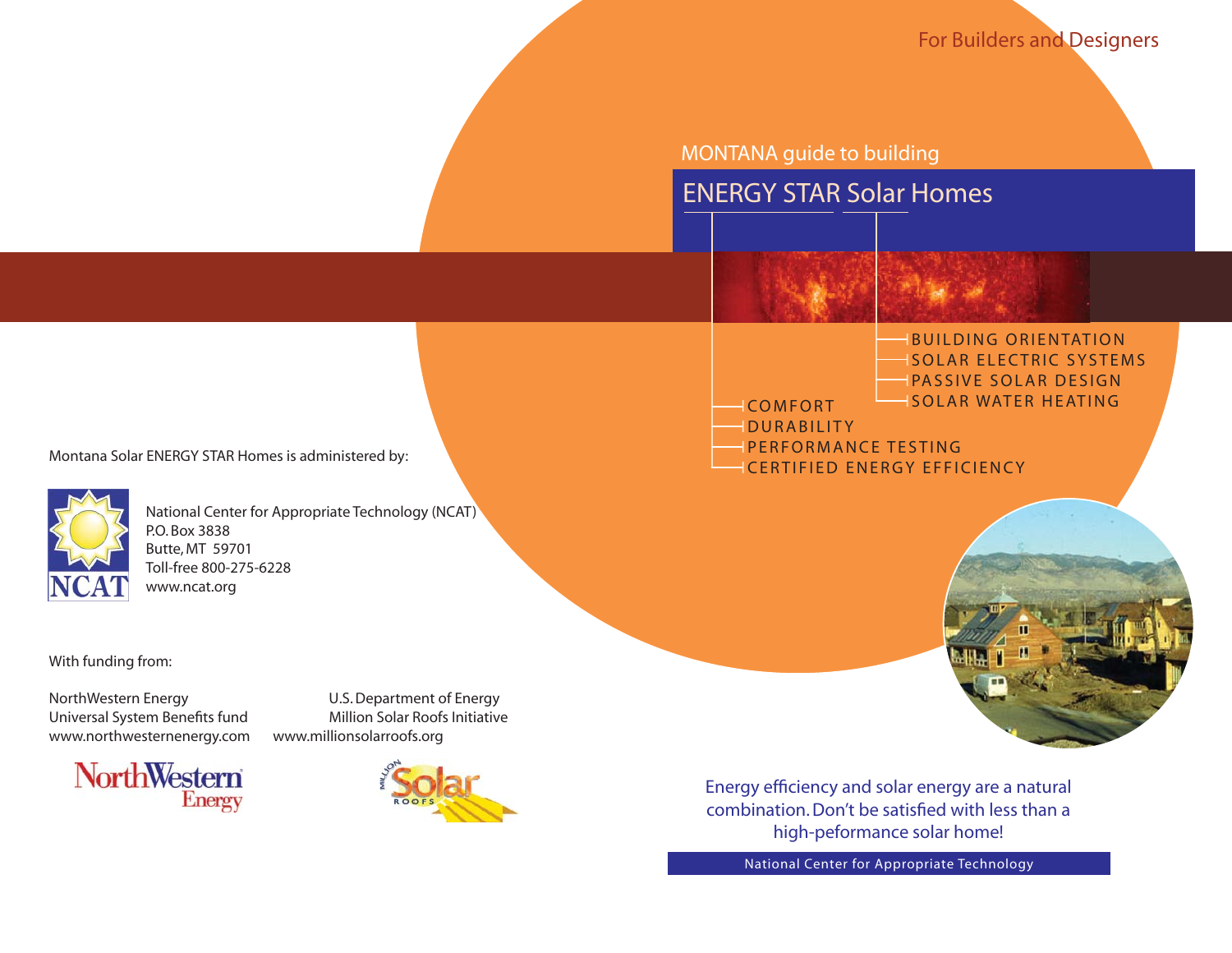# ENERGY STAR Homes Northwest Northwest Solar Ready

### **ENERGY STAR Homes Northwest** (ESHNW) promotes the construction of new homes built to an energy efficiency specification negotiated specifically for Idaho, Montana, Oregon, and Washington.

Natural gas-heated homes built to this voluntary construction standard reduce electricity use by about 20 percent and natural gas use by almost 40 percent compared to the state energy code.

Homes with electric heat built to the ESHNW standard will save about 60 percent of electric use.

Homes achieving ENERGY STAR certification are independently verified, so your clients can rest assured knowing their new home will perform efficiently far into the future!



The ENERGY STAR Homes Northwest Program sponsors builder workshops on energy-efficient new home construction every fall and spring. These workshops offer the opportunity to learn from building science experts how to build an energy-efficient home. For more information, call (877) 298-2172.

To learn more, visit these websites: www.northwestenergystar.com www.energystar.gov

2

Even if you choose not to install solar electric and solar waterheating systems now, a house should be designed so that these systems can be easily added in the future.

In order for a home to be "solar ready," you'll need to follow some basic guidelines during construction:

1. Provide sufficient roof area with an unobstructed exposure to the sun from 9 a.m. to 3 p.m.

### For solar electric systems:

- 2. Provide a wire chase to connect the solar array, the inverter, and the electrical panel.
- 3. Provide a circuit in the breaker box for the solar electric feed.
- 4. Provide a vertical wall area to mount a four-feet by four-feet inverter panel, usually in a utility or mechanical room.

5. Install an electric service disconnect switch.

#### For solar water-heating systems:

- 6. Provide a pipe chase from solar collector area to the hot water storage tank location, near the conventional hot water tank.
- 7. Provide extra space for a future solar water storage tank, approximately four feet by four feet, immediately adjacent to the conventional water heater.
- 8. Make sure that the roof structure is sufficient for the weight of solar collectors.

7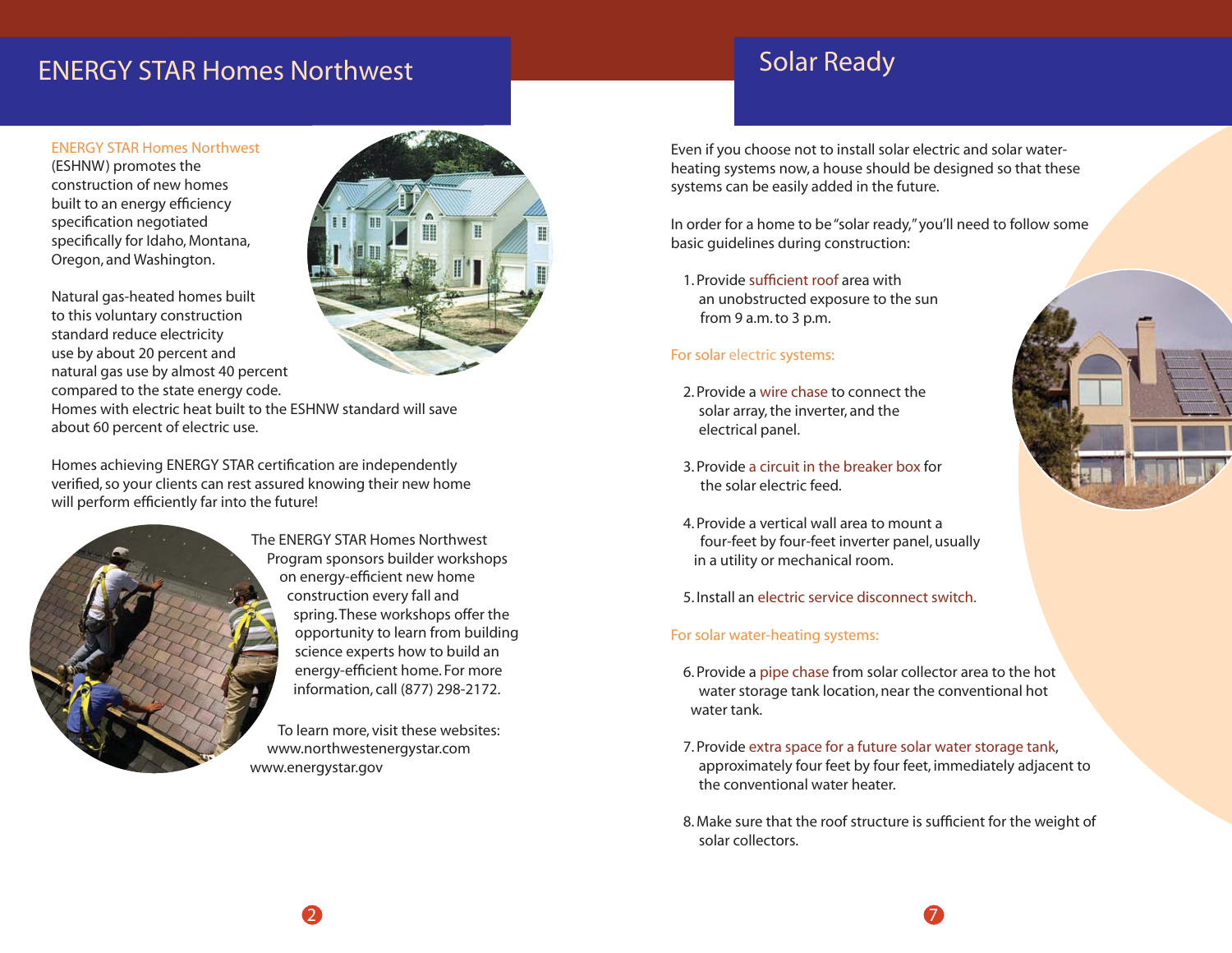The average person uses 15 to 20 gallons of hot water a day. At 8 cents per kilowatt-hour for electricity, an average family of four spends between \$400 and \$550 a year to heat water! A properly sized solar water heater can cut those costs in half.

> The challenge for solar water heating in northern climates is freeze protection. Systems that work in Montana include:

> > Draindown systems pump water from the hot water tank through the solar collectors, where it is heated by the sun and returned to the tank. Valves automatically drain the system when sensors detect freezing temperatures.

Drainback systems use a separate plumbing line, filled with fluid, to gather the sun's heat. These systems operate strictly on gravity. When the temperature is near freezing, the pump shuts off and the transfer fluid drains back into the solar storage tank.

Antifreeze closed-loop systems rely on an antifreeze solution to operate through cold winter months. Antifreeze solutions are separated from household water by a double-walled heat exchanger.

| <b>Typical Single Family House Electric Use</b> |                     |                 |                                |                                            |  |  |  |  |
|-------------------------------------------------|---------------------|-----------------|--------------------------------|--------------------------------------------|--|--|--|--|
| Space<br><b>Heating</b>                         | <b>Hot</b><br>Water | Cooking         | Central<br>Air<br>Conditioning | <b>Electric</b><br>Consumption<br>kWh/Year |  |  |  |  |
| Gas                                             | Gas                 | Gas             | None                           | 7,192                                      |  |  |  |  |
| Gas                                             | Gas                 | Electric        | <b>None</b>                    | 10,884                                     |  |  |  |  |
| Gas                                             | Flectric            | Electric        | Central                        | 11,626                                     |  |  |  |  |
| <b>Electric</b>                                 | <b>Electric</b>     | <b>Electric</b> | <b>None</b>                    | 20,257                                     |  |  |  |  |
| Electric                                        | Electric            | Electric        | Central                        | 20,999                                     |  |  |  |  |

## Solar Water Heating **Grid-Connected Solar Electric** Solar Electric

Solar electric systems—also called photovoltaic or PV—generate electricity directly from the sun. PV offers a reliable source of electric power, decreased dependence on outside energy sources, and increased energy security. PV systems are reliable, non-polluting, and require little maintenance.

A grid-connected, or net-metered, PV system is connected to the utility grid through a special meter that turns backwards when the house produces more electricity than it needs. The utility grid serves as storage, eliminating the need for batteries. Off-grid systems also are available, but they require batteries for energy storage.

For NorthWestern Energy electric customers, net metering allows solar electricity generated during sunny times of the year to offset electric use at other times. Other utilities have net metering policies that limit this ability to "bank" solar energy generated to a monthly or quarterly basis.

Net-metered PV systems usually consist of a photovoltaic array, an inverter, wiring, and switches. The array is typically made of rigid panels made of individual photovoltaic cells. Solar shingles and other building-integrated solar cells are appearing in the marketplance. A solar electric system produces direct current (DC) electricity, which is converted by an inverter into alternating current (AC) electricity at the utility's voltage and frequency. The AC electricity is fed into the household's main electric breaker panel.

How much elctricity (kWh/Yr) will a PV system produce?

|                    | $1 - kW$ | $2-kW$ | $3-kW$ | $4$ -kW | $5-kW$ |
|--------------------|----------|--------|--------|---------|--------|
| <b>Missoula</b>    | 1428     | 2857   | 4285   | 5713    | 7142   |
| <b>Great Falls</b> | 1651     | 3302   | 4953   | 6603    | 8254   |
| <b>Billings</b>    | 1689     | 3378   | 5067   | 6756    | 8445   |
| Helena             | 1590     | 3180   | 4770   | 6359    | 7949   |
| <b>Kalispell</b>   | 1403     | 2805   | 4208   | 5611    | 7013   |